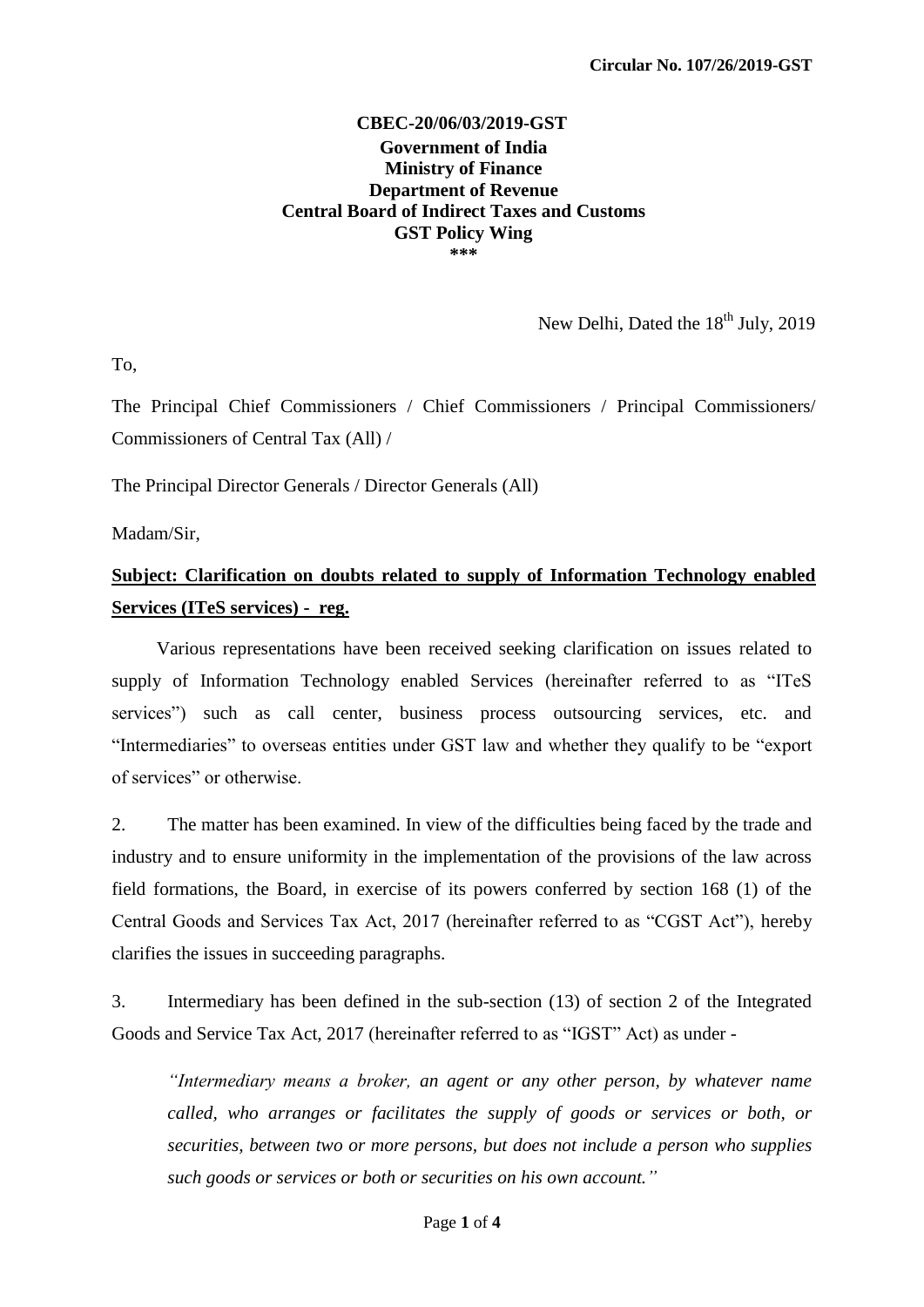3.1 The definition of intermediary *inter alia* provides specific exclusion of a person i.e. that of *a person who supplies such goods or services or both or securities on his own account*. Therefore, the supplier of services would not be treated as 'intermediary' even where the supplier of services qualifies to be 'an agent/ broker or any other person' if he is involved in the supply of services on his own account.

4. Information Technology enabled Services (ITeS services), though not defined under the GST law, have been defined under the sub-rule (e) of rule 10 TA of the Income-tax Rules, 1962 which pertains to Safe Harbour Rules for international transactions. It defines ITeS services as-

*"information technology enabled services" means the following business process outsourcing services provided mainly with the assistance or use of information technology, namely:—*

- *(*i*) back office operations;*
- *(*ii*) call centres or contact centre services;*
- *(*iii*) data processing and data mining;*
- *(*iv*) insurance claim processing;*
- *(*v*) legal databases;*
- *(*vi*) creation and maintenance of medical transcription excluding medical advice;*
- *(*vii*) translation services;*
- *(*viii*) payroll;*
- *(*ix*) remote maintenance;*
- *(*x*) revenue accounting;*
- *(*xi*) support centres;*
- *(*xii*) website services;*

*(*xiii*) data search integration and analysis;*

- *(*xiv*) remote education excluding education content development; or*
- *(*xv*) clinical database management services excluding clinical trials,*

*but does not include any research and development services whether or not in the nature of contract research and development services‖.*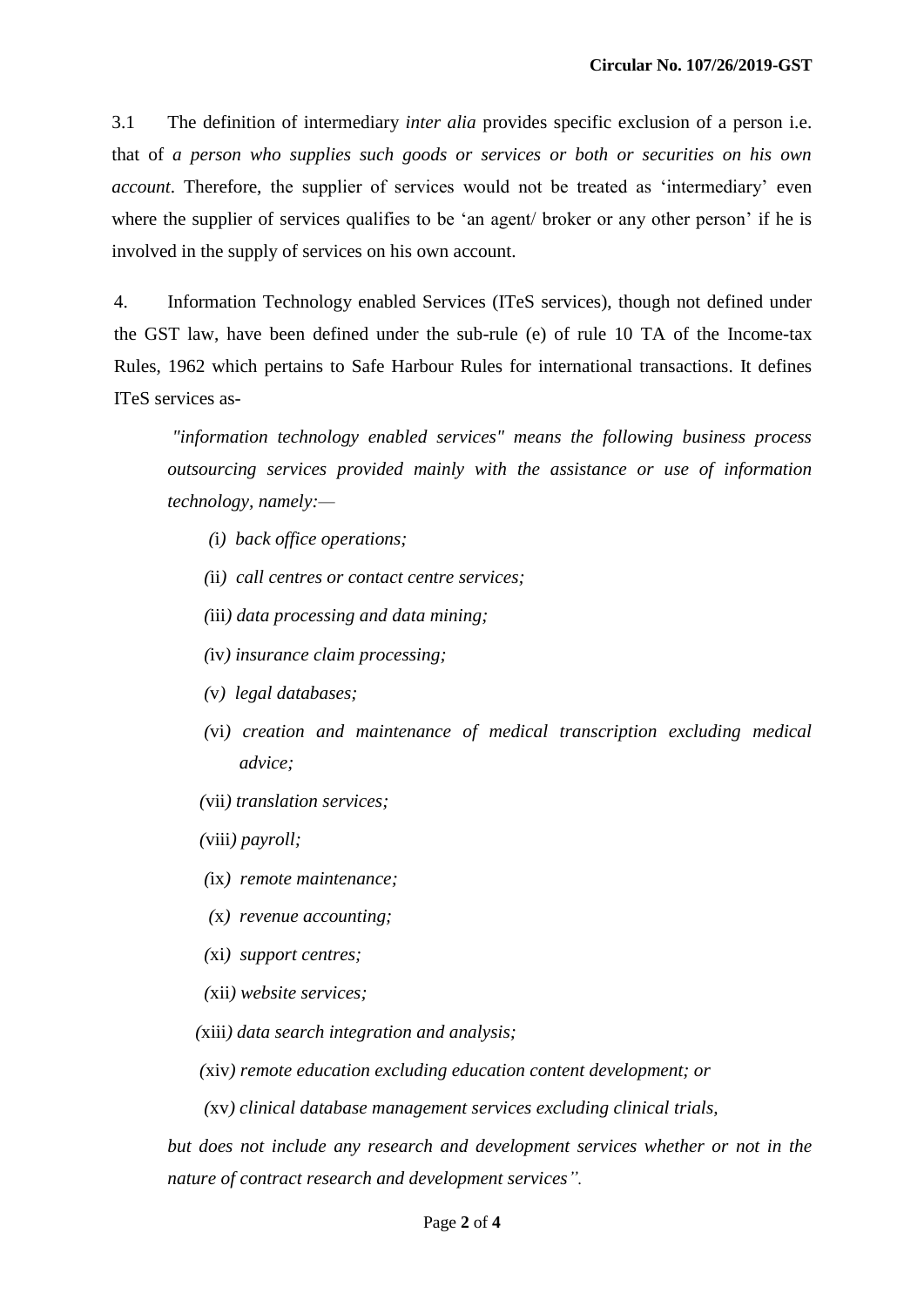5. There may be various possible scenarios when a supplier of ITeS services located in India supplies services for and on behalf of a client located abroad. These scenarios have been examined and are being discussed in detail hereunder:

#### **5.1 Scenario -I:**

 The supplier of ITeS services supplies back end services as listed in para 4 above. In such a scenario, the supplier will not fall under the ambit of intermediary under sub-section (13) of section 2 of the IGST Act where these services are provided on his own account by such supplier. Even where a supplier supplies ITeS services to customers of his clients on clients" behalf, but actually supplies these services on his own account, the supplier will not be categorized as intermediary. In other words, a supplier "A" supplying services, listed in para 4 above, on his own account to his client "B" or to the customer "C" of his client would not be intermediary in terms of sub-section (13) of section 2 of the IGST Act.

### **5.2 Scenario -II:**

The supplier of backend services located in India arranges or facilitates the supply of goods or services or both by the client located abroad to the customers of client. Such backend services may include support services, during pre-delivery, delivery and postdelivery of supply (such as order placement and delivery and logistical support, obtaining relevant Government clearances, transportation of goods, post-sales support and other services, etc.). The supplier of such services will fall under the ambit of intermediary under sub-section (13) of section 2 of the IGST Act as these services are merely for arranging or facilitating the supply of goods or services or both between two or more persons. In other words, a supplier "A" supplying backend services as mentioned in this scenario to the customer "C" of his client "B" would be intermediary in terms of sub-section (13) of section 2 of the IGST Act.

#### **5.3 Scenario –III:**

The supplier of ITeS services supplies back end services, as listed in para 4 above, on his own account along with arranging or facilitating the supply of various support services during pre-delivery, delivery and post-delivery of supply for and on behalf of the client located abroad. In this case, the supplier is supplying two set of services, namely ITeS services and various support services to his client or to the customer of the client. Whether the supplier of such services would fall under the ambit of intermediary under sub-section